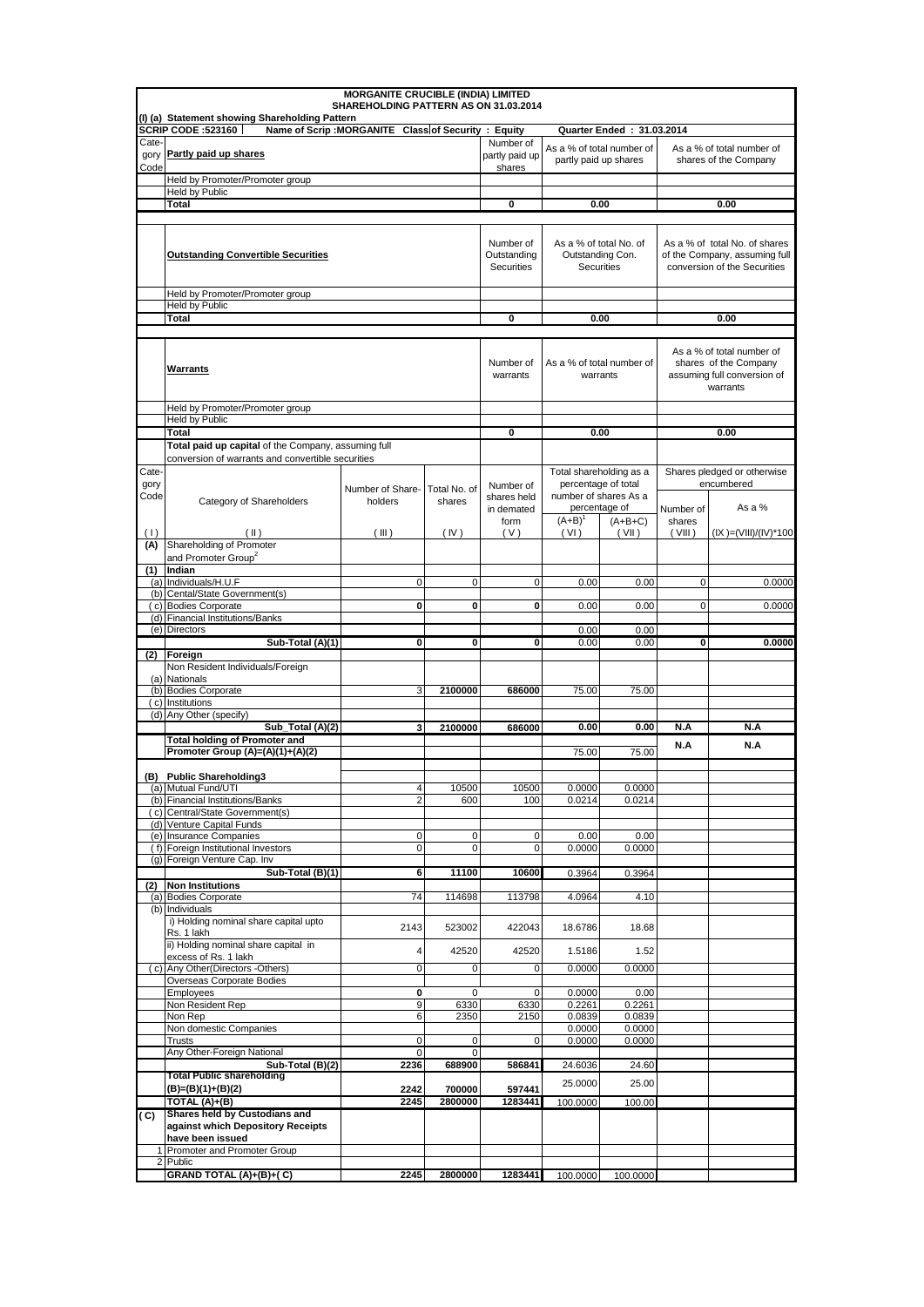| $(l)$ $(b)$ |                                   | Statement showing holding of securities (including shares,warrants,convertible securities) of persons belonging to the category "Promoter and Promoter Group" |                                           |                      |                    |                                                                         |                           |                                                                  |                                                |                                                           |                                                                                                                                                                           |
|-------------|-----------------------------------|---------------------------------------------------------------------------------------------------------------------------------------------------------------|-------------------------------------------|----------------------|--------------------|-------------------------------------------------------------------------|---------------------------|------------------------------------------------------------------|------------------------------------------------|-----------------------------------------------------------|---------------------------------------------------------------------------------------------------------------------------------------------------------------------------|
|             |                                   | Details of Shares held                                                                                                                                        |                                           | Encumbered shares(*) |                    |                                                                         | Details of warrants       |                                                                  | Details of convertible                         |                                                           | Total shares                                                                                                                                                              |
| Sr.No.      | Name of the shareholder           | No of Shares held                                                                                                                                             | As a % of<br>grand total<br>$(A)+(B)+(C)$ | Number               | As a<br>Percentage | As a % of<br>grand total<br>$(A)+(B)+(C)$<br>of sub-<br>clause $(l)(a)$ | No of<br>warrants<br>held | As a % of<br>total number<br>of warrants<br>of the same<br>class | Number of<br>convertible<br>securities<br>held | As a % of<br>total<br>convertible<br>securities<br>of the | (including<br>underlying<br>shares assuming<br>number of full conversion of<br>warrants and<br>convertible<br>securities as a %<br>same class of diluted share<br>capital |
|             |                                   |                                                                                                                                                               |                                           |                      | $(VI) =$           |                                                                         |                           |                                                                  |                                                |                                                           |                                                                                                                                                                           |
| (1)         | $(\parallel)$                     | (III)                                                                                                                                                         | (IV)                                      | (V)                  | (V)/(III)*100      | (VII)                                                                   | (VIII)                    | (IX)                                                             | (X)                                            | (XI)                                                      | (XII)                                                                                                                                                                     |
|             | <b>MORGAN TERRASSEN BV</b>        | 1022000                                                                                                                                                       | 36.50                                     |                      |                    |                                                                         |                           |                                                                  |                                                |                                                           |                                                                                                                                                                           |
| 2           | <b>MORGANITE CRUCIBLE LIMITED</b> | 686000                                                                                                                                                        | 24.50                                     |                      |                    |                                                                         |                           |                                                                  |                                                |                                                           |                                                                                                                                                                           |
| 3           | MORGANITE CRUCIBLE LIMITED        | 392000                                                                                                                                                        | 14.00                                     |                      |                    |                                                                         |                           |                                                                  |                                                |                                                           |                                                                                                                                                                           |
|             | <b>TOTAL</b>                      | 2100000                                                                                                                                                       | 75.00                                     |                      |                    |                                                                         |                           |                                                                  |                                                |                                                           |                                                                                                                                                                           |

**(\*) The term "encumbrance" has the same meaning as assigned to it in refulatin 28(3) of the SAST Regulations , 2011**

| (I)(c)(i)    | Statement showing holding of securities (including shares, warrants, convertible securities) of persons belonging to the category "Public" and<br>holding more than 1% of the total number of shares. |                          |                                                                                                                                               |                                                           |                                                                  |                                                |                                                                                                                |                                                                                                                                                                            |
|--------------|-------------------------------------------------------------------------------------------------------------------------------------------------------------------------------------------------------|--------------------------|-----------------------------------------------------------------------------------------------------------------------------------------------|-----------------------------------------------------------|------------------------------------------------------------------|------------------------------------------------|----------------------------------------------------------------------------------------------------------------|----------------------------------------------------------------------------------------------------------------------------------------------------------------------------|
| Sr.No.       | Name of the shareholder                                                                                                                                                                               | Number of shares<br>held | Shares as a<br>percentage<br>of total<br>number of<br>shares {i.e.,<br>$(A)+(B)+(C)$<br>indicated in<br>Statement at<br>para (I)(a)<br>above} | Details of warrants<br>Grand Total No of warrants<br>held | As a % of<br>total number<br>of warrants<br>of the same<br>class | Number of<br>convertible<br>securities<br>held | Details of convertible<br>As a % of<br>total<br>number of<br>convertible<br>securities<br>of the same<br>class | Total shares<br>(including<br>underlying<br>shares<br>assuming full<br>conversion of<br>warrants and<br>convertible<br>securities as<br>a % of<br>diluted share<br>capital |
|              | <b>RELIGARE FINVEST LTD</b>                                                                                                                                                                           | 84878                    | 3.0314                                                                                                                                        |                                                           |                                                                  |                                                |                                                                                                                |                                                                                                                                                                            |
| <b>TOTAL</b> |                                                                                                                                                                                                       | 84878                    | 3.03                                                                                                                                          |                                                           |                                                                  |                                                |                                                                                                                |                                                                                                                                                                            |

|            | Statement showing holding of securities (including shares, warrants, convertible securities) of persons (together with |                  |                                                                                                                                                                     |                                               |                                                                  |                                                |                                                                                                                |                                                                                                                                                                            |  |  |
|------------|------------------------------------------------------------------------------------------------------------------------|------------------|---------------------------------------------------------------------------------------------------------------------------------------------------------------------|-----------------------------------------------|------------------------------------------------------------------|------------------------------------------------|----------------------------------------------------------------------------------------------------------------|----------------------------------------------------------------------------------------------------------------------------------------------------------------------------|--|--|
| (I)(c)(ii) | PAC) belonging to the category "Public" and holding more than 5% of the total number of shares of the company          |                  |                                                                                                                                                                     |                                               |                                                                  |                                                |                                                                                                                |                                                                                                                                                                            |  |  |
| Sr.No.     | Name $(s)$ of the<br>shareholder(s) and<br>the Persons Acting in<br>Concert (PAC) with<br>them                         | Number of shares | Shares as a<br>percentage<br>of total<br>number of<br>shares {i.e.,<br><b>Grand Total</b><br>$(A)+(B)+(C)$<br>indicated in<br>Statement at<br>para (I)(a)<br>above} | Details of warrants<br>No of warrants<br>held | As a % of<br>total number<br>of warrants<br>of the same<br>class | Number of<br>convertible<br>securities<br>held | Details of convertible<br>As a % of<br>total<br>number of<br>convertible<br>securities<br>of the same<br>class | Total shares<br>(including<br>underlying<br>shares<br>assuming full<br>conversion of<br>warrants and<br>convertible<br>securities as<br>a % of<br>diluted share<br>capital |  |  |
|            |                                                                                                                        |                  | 0.00                                                                                                                                                                |                                               |                                                                  |                                                | 0                                                                                                              |                                                                                                                                                                            |  |  |
|            |                                                                                                                        |                  |                                                                                                                                                                     |                                               |                                                                  |                                                |                                                                                                                |                                                                                                                                                                            |  |  |
|            | <b>TOTAL</b>                                                                                                           | O                | 0.00                                                                                                                                                                |                                               |                                                                  |                                                |                                                                                                                |                                                                                                                                                                            |  |  |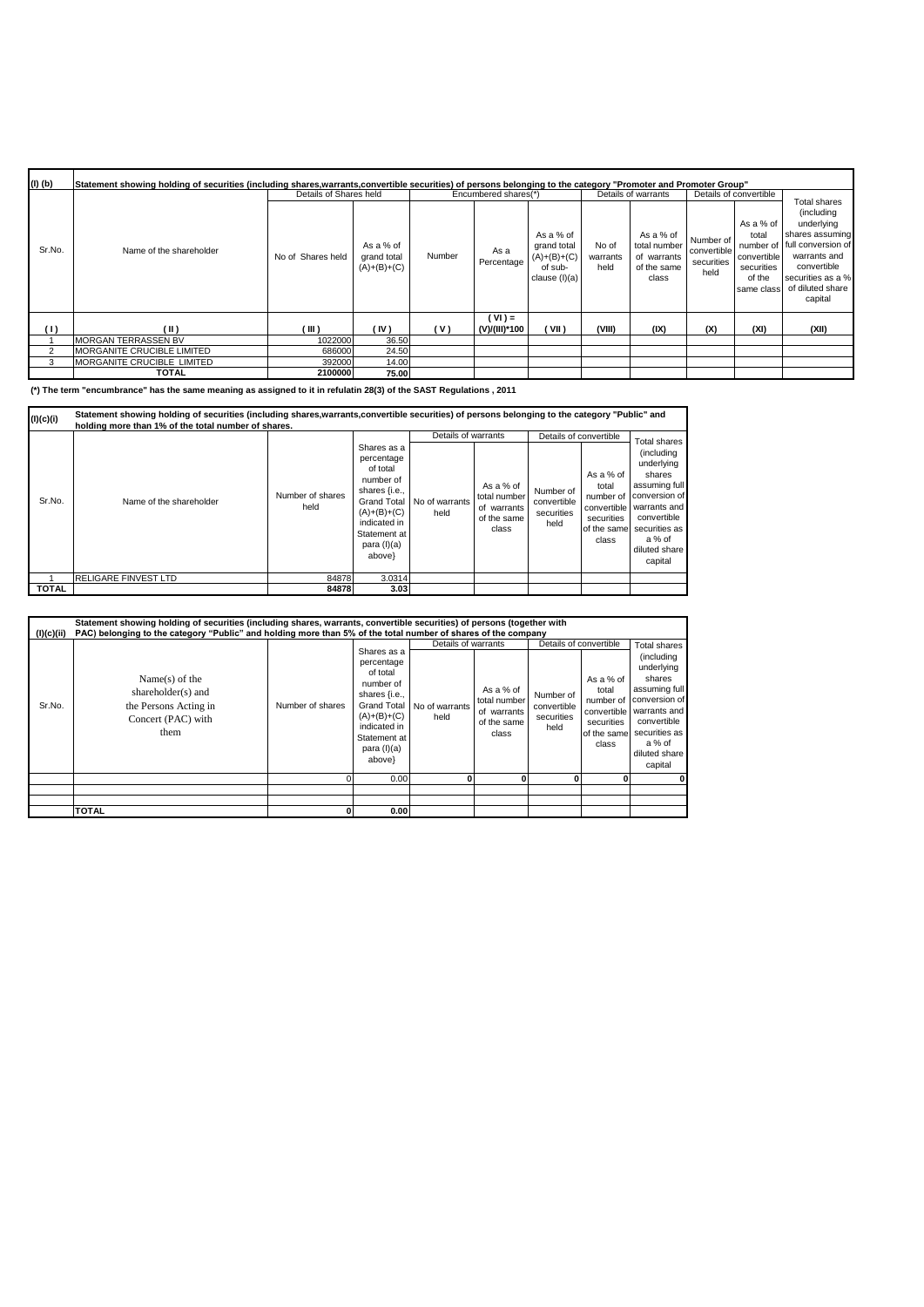| $(1)$ $(d)$  | Statement showing details of locked in shares                 |                                                      |                                                                                                                                                                  |                                                                                                                                                                  |
|--------------|---------------------------------------------------------------|------------------------------------------------------|------------------------------------------------------------------------------------------------------------------------------------------------------------------|------------------------------------------------------------------------------------------------------------------------------------------------------------------|
| Sr. No.      | Name of shareholder                                           | No. of locked-in<br>shares                           | Locked-in<br>shares as<br>percentage of<br>total no. of<br>shares<br>{i.e.Grand<br>$Total(A)+(B)+$<br>C) indicated<br>in statement<br>at para $(1)(a)$<br>above} |                                                                                                                                                                  |
|              |                                                               |                                                      |                                                                                                                                                                  |                                                                                                                                                                  |
|              | <b>TOTAL</b>                                                  | 0                                                    | 0.00                                                                                                                                                             |                                                                                                                                                                  |
|              |                                                               |                                                      |                                                                                                                                                                  |                                                                                                                                                                  |
| $(II)$ (a)   | <b>Statement showing details of Depository Receipts (DRS)</b> |                                                      |                                                                                                                                                                  |                                                                                                                                                                  |
| Sr. No.      | Type of outstanding Dr(ADRs, GDRs, SDRs, etc)                 | No. of DRs                                           | No. of shares<br>underlying<br>outstanding<br><b>DRs</b>                                                                                                         | Shares underlying outstanding<br>DRs as a percentage of total<br>no. of shares {I.e. Grand Total<br>(A)+(B)+C) indicated in<br>Statement at para (1)(a)above}    |
|              |                                                               |                                                      |                                                                                                                                                                  | 0.00                                                                                                                                                             |
|              | <b>TOTAL</b>                                                  | 0                                                    | 0                                                                                                                                                                | 0.00                                                                                                                                                             |
|              |                                                               |                                                      |                                                                                                                                                                  |                                                                                                                                                                  |
| $(II)$ $(b)$ | shares                                                        |                                                      |                                                                                                                                                                  |                                                                                                                                                                  |
| Sr. No.      | Name of the DR Holder                                         | Type of outstanding<br>DR(ADRs, GDRs,<br>SDRs, etc.) | No. of shares<br>underlying<br>outstanding<br>DRs.                                                                                                               | Shares underlying outstanding<br>DRs as a percentage of total<br>no. of shares {I.e. Grand Total<br>$(A)+(B)+C$ ) indicated in<br>Statement at para (1)(a)above} |
|              |                                                               |                                                      |                                                                                                                                                                  | 0.00                                                                                                                                                             |
|              | <b>TOTAL</b>                                                  |                                                      | $\mathbf{0}$                                                                                                                                                     | 0.00                                                                                                                                                             |